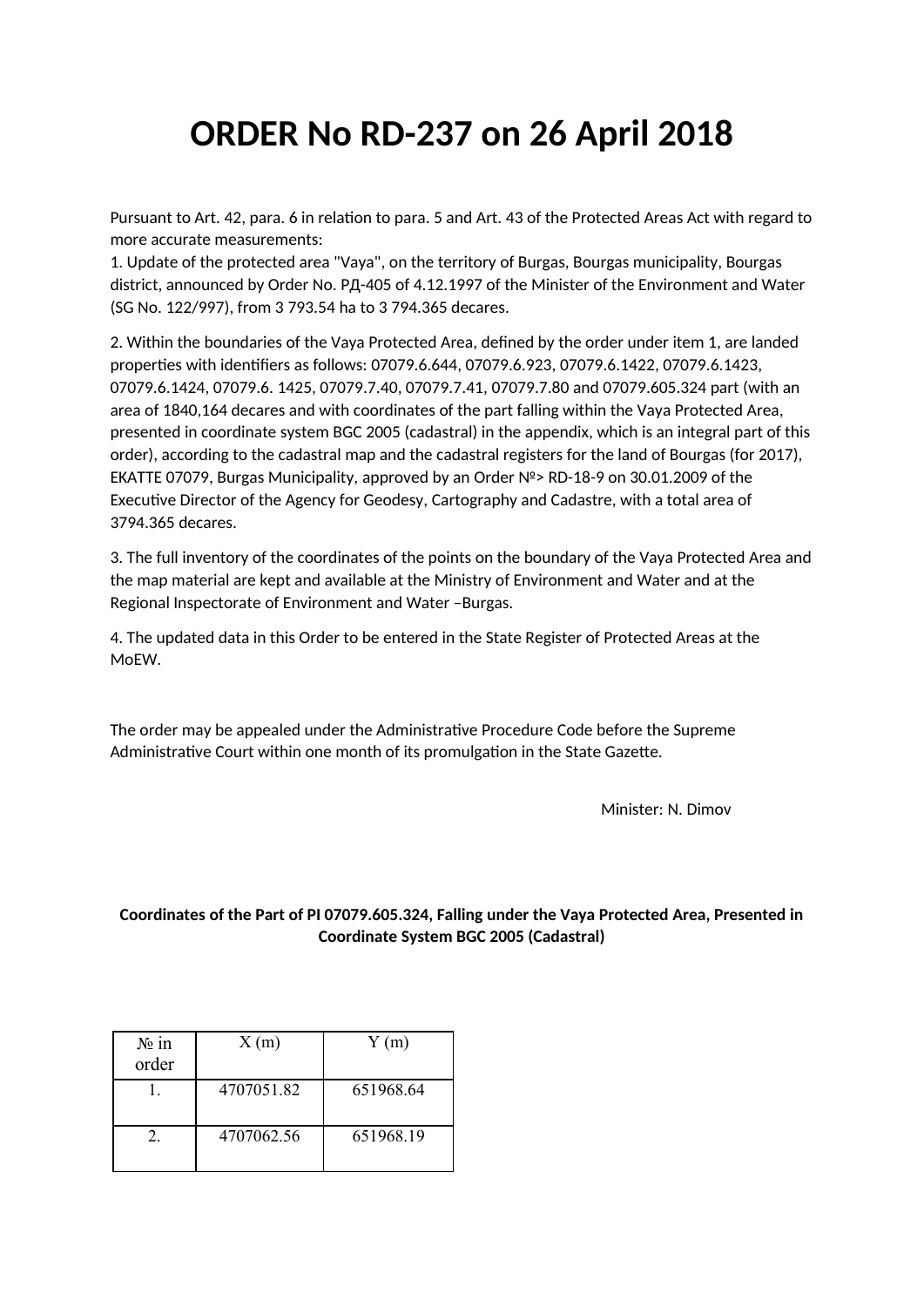| 3.                | 4707067.56 | 651963.01 |
|-------------------|------------|-----------|
| 4.                | 4707074.38 | 651962.40 |
| 5.                | 4707082.16 | 651969.36 |
| 6.                | 4707092.62 | 651975.10 |
| 7.                | 4707105.66 | 651976.42 |
| 8.                | 4707113.18 | 651971.57 |
| 9.                | 4707109.88 | 651964.52 |
| 10.               | 4707109.91 | 651955.38 |
| 11.               | 4707123.23 | 651934.97 |
| 12.               | 4707130.48 | 651930.73 |
| $\overline{13}$ . | 4707139.43 | 651923.90 |
| $\overline{14}$ . | 4707146.95 | 651913.93 |
| 15.               | 4707146.81 | 651904.03 |
| 16.               | 4707140.53 | 651891.93 |
| 17.               | 4707131.05 | 651874.51 |
| 18.               | 4707126.95 | 651854.84 |
| 19.               | 4707129.48 | 651851.30 |
| 20.               | 4707134.60 | 651851.31 |
| 21.               | 4707141.10 | 651860.65 |
| 22.               | 4707147.04 | 651870.99 |
| 23.               | 4707159.26 | 651878.09 |
| 24.               | 4707166.36 | 651877.47 |
| 25.               | 4707177.43 | 651870.10 |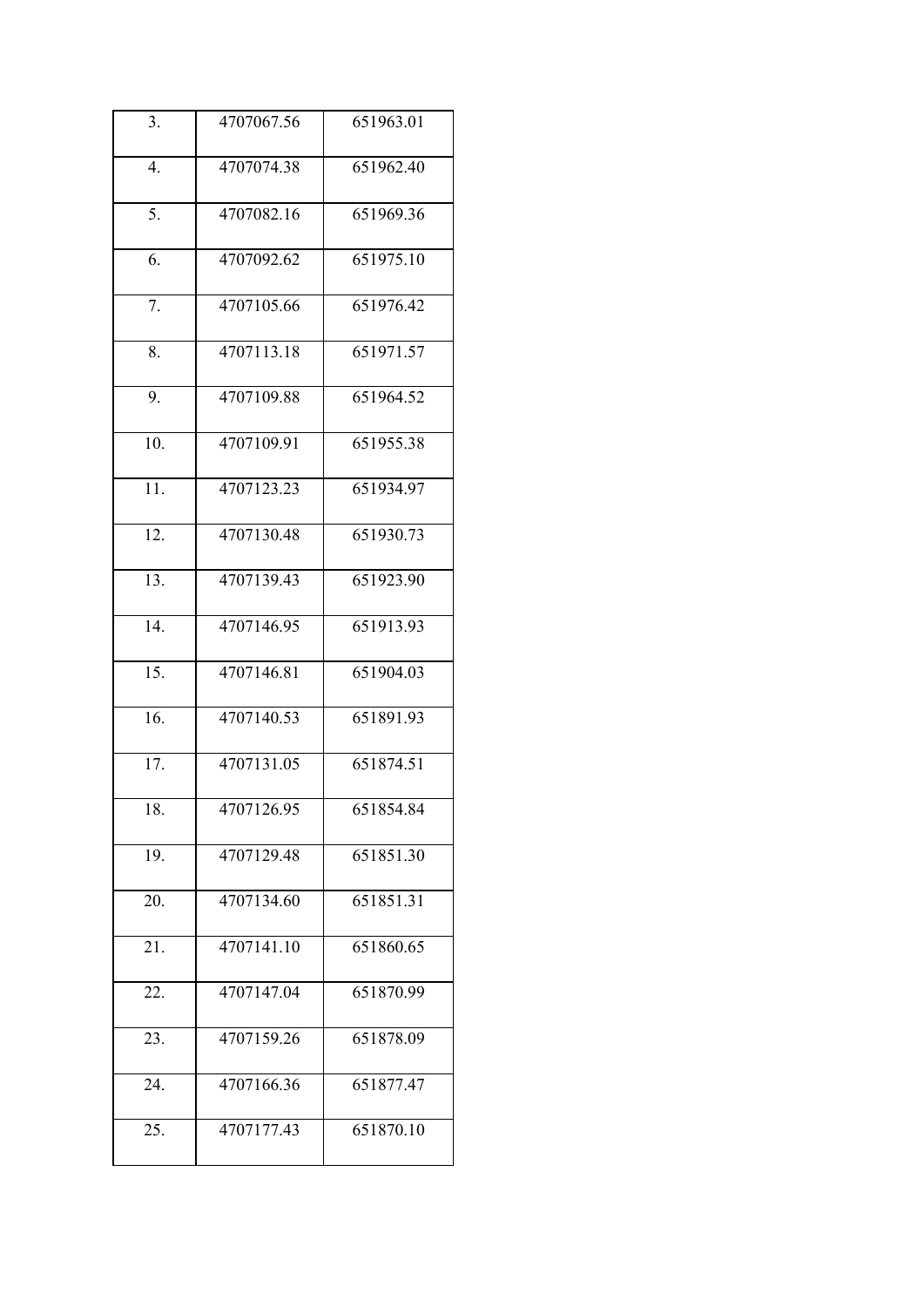| 26.               | 4707190.22 | 651856.53 |
|-------------------|------------|-----------|
| 27.               | 4707192.60 | 651845.80 |
| 28.               | 4707191.10 | 651833.21 |
| 29.               | 4707187.63 | 651824.35 |
| 30.               | 4707186.87 | 651817.44 |
| 31.               | 4707191.59 | 651806.66 |
| 32.               | 4707197.95 | 651799.55 |
| 33.               | 4707194.89 | 651791.77 |
| $\overline{34}$ . | 4707192.02 | 651785.68 |
| 35.               | 4707193.04 | 651778.44 |
| 36.               | 4707198.52 | 651771.07 |
| 37.               | 4707198.98 | 651763.01 |
| 38.               | 4707192.65 | 651755.15 |
| 39.               | 4707193.82 | 651751.60 |
| 40.               | 4707189.45 | 651742.33 |
| 41.               | 4707183.65 | 651733.02 |
| 42.               | 4707182.07 | 651724.16 |
| 43.               | 4707186.30 | 651722.24 |
| 44.               | 4707197.11 | 651719.29 |
| 45.               | 4707211.45 | 651716.50 |
| 46.               | 4707220.26 | 651714.13 |
| 47.               | 4707229.14 | 651702.79 |
| 48.               | 4707239.74 | 651698.70 |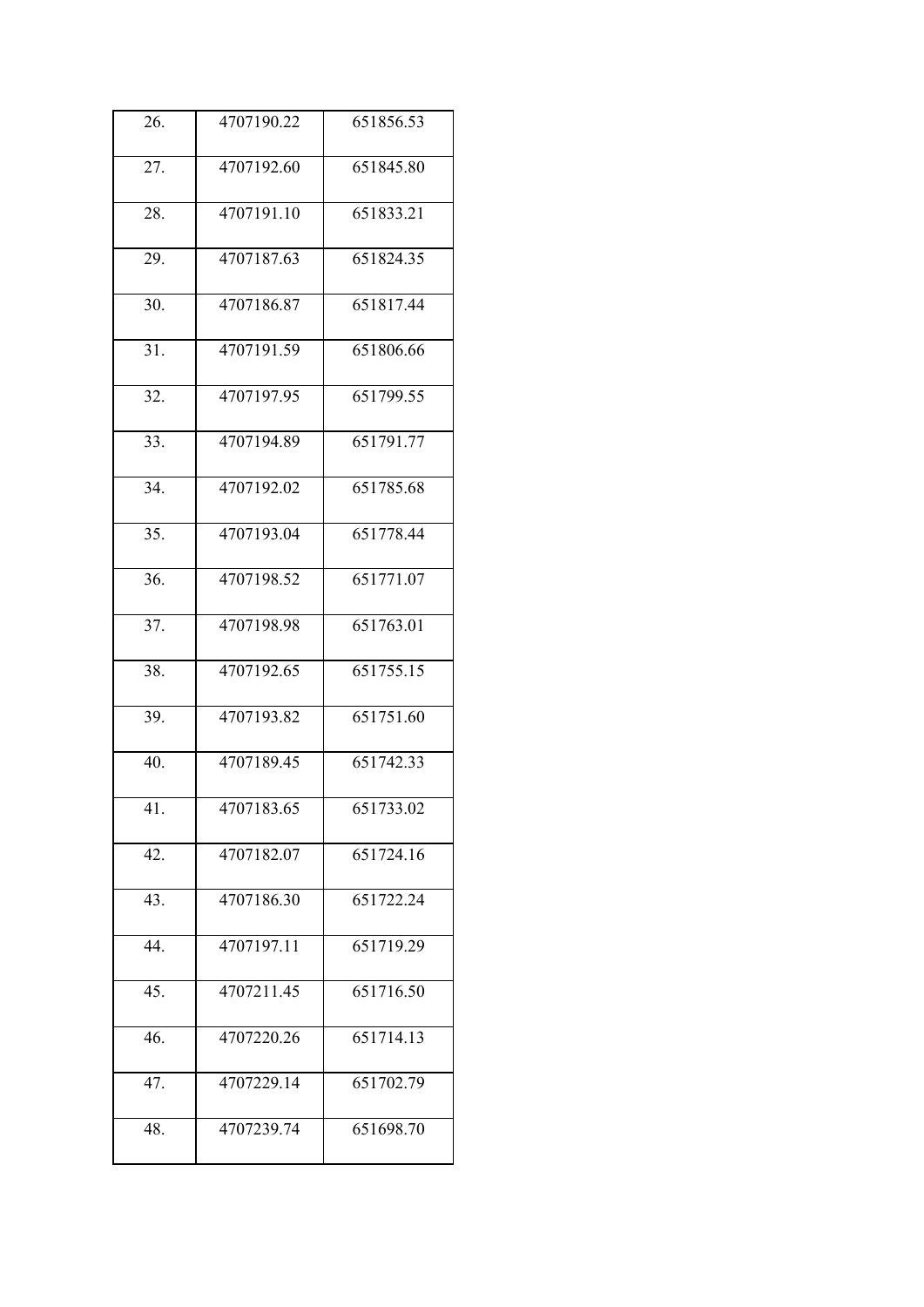| 49. | 4707245.95 | 651699.11 |
|-----|------------|-----------|
| 50. | 4707258.31 | 651693.04 |
| 51. | 4707269.46 | 651685.67 |
| 52. | 4707274.02 | 651681.98 |
| 53. | 4707276.83 | 651675.49 |
| 54. | 4707279.57 | 651672.55 |
| 55. | 4707284.63 | 651672.41 |
| 56. | 4707289.47 | 651674.61 |
| 57. | 4707298.35 | 651671.54 |
| 58. | 4707308.06 | 651662.39 |
| 59. | 4707315.16 | 651659.19 |
| 60. | 4707320.62 | 651652.09 |
| 61. | 4707323.16 | 651645.61 |
| 62. | 4707328.77 | 651645.88 |
| 63. | 4707338.46 | 651646.15 |
| 64. | 4707348.69 | 651649.44 |
| 65. | 4707359.78 | 651646.64 |
| 66. | 4707367.84 | 651641.45 |
| 67. | 4707383.81 | 651632.38 |
| 68. | 4707387.64 | 651628.34 |
| 69. | 4707388.81 | 651616.75 |
| 70. | 4707388.81 | 651602.54 |
| 71. | 4707390.87 | 651600.89 |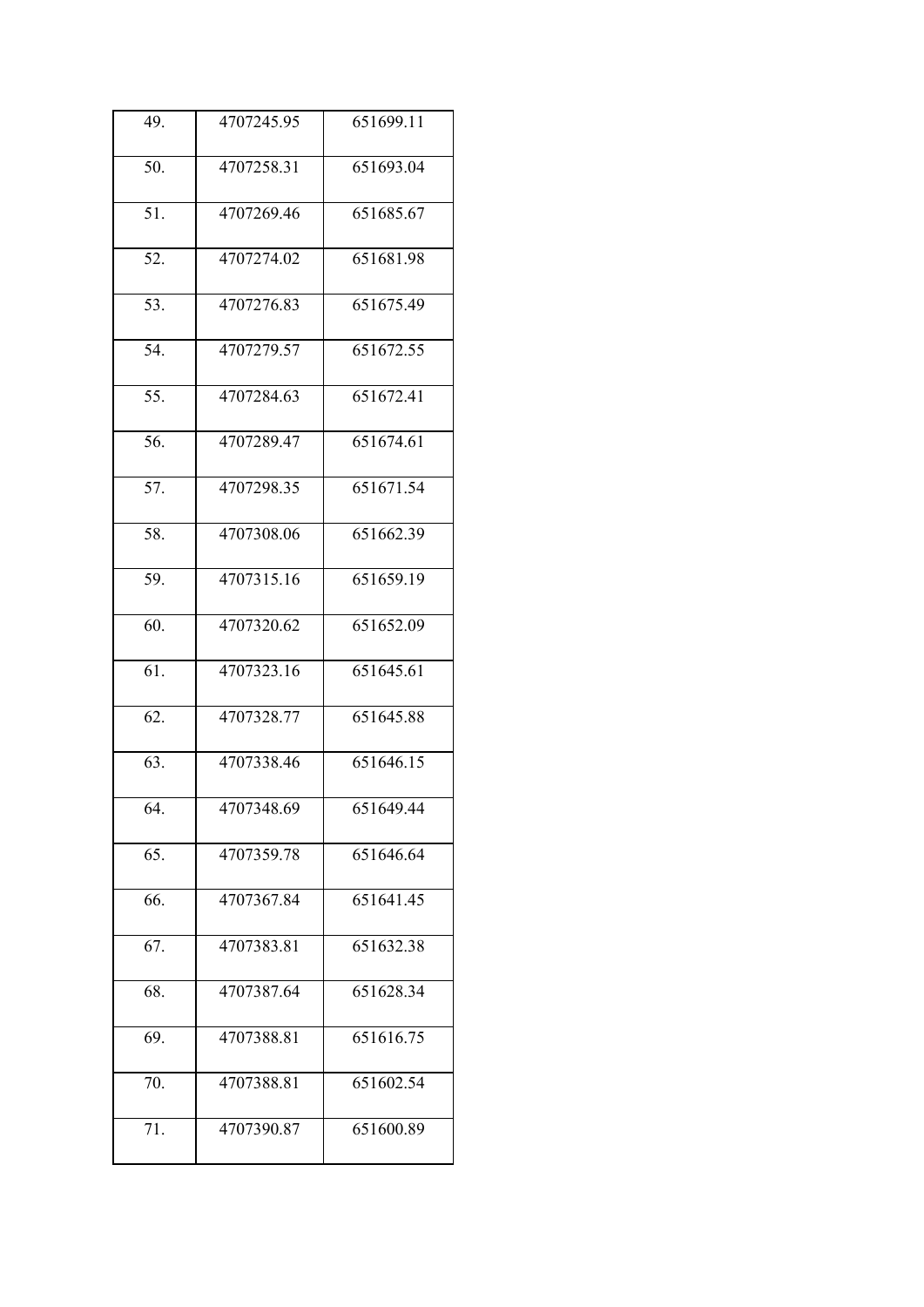| 72.               | 4707395.03 | 651602.27 |
|-------------------|------------|-----------|
| 73.               | 4707407.41 | 651600.49 |
| 74.               | 4707417.16 | 651598.58 |
| 75.               | 4707434.86 | 651595.45 |
| 76.               | 4707447.83 | 651592.67 |
| 77.               | 4707458.02 | 651588.83 |
| 78.               | 4707468.68 | 651584.28 |
| 79.               | 4707475.02 | 651580.85 |
| 80.               | 4707483.70 | 651576.76 |
| $\overline{81}$ . | 4707495.51 | 651574.46 |
| 82.               | 4707502.34 | 651578.13 |
| 83.               | 4707511.77 | 651579.45 |
| 84.               | 4707518.68 | 651579.17 |
| 85.               | 4707518.89 | 651575.34 |
| 86.               | 4707522.36 | 651570.42 |
| 87.               | 4707532.41 | 651569.15 |
| 88.               | 4707535.68 | 651572.49 |
| 89.               | 4707545.10 | 651570.72 |
| 90.               | 4707555.01 | 651570.58 |
| 91.               | 4707565.95 | 651574.88 |
| 92.               | 4707573.87 | 651573.75 |
| 93.               | 4707588.63 | 651567.80 |
| 94.               | 4707594.35 | 651563.37 |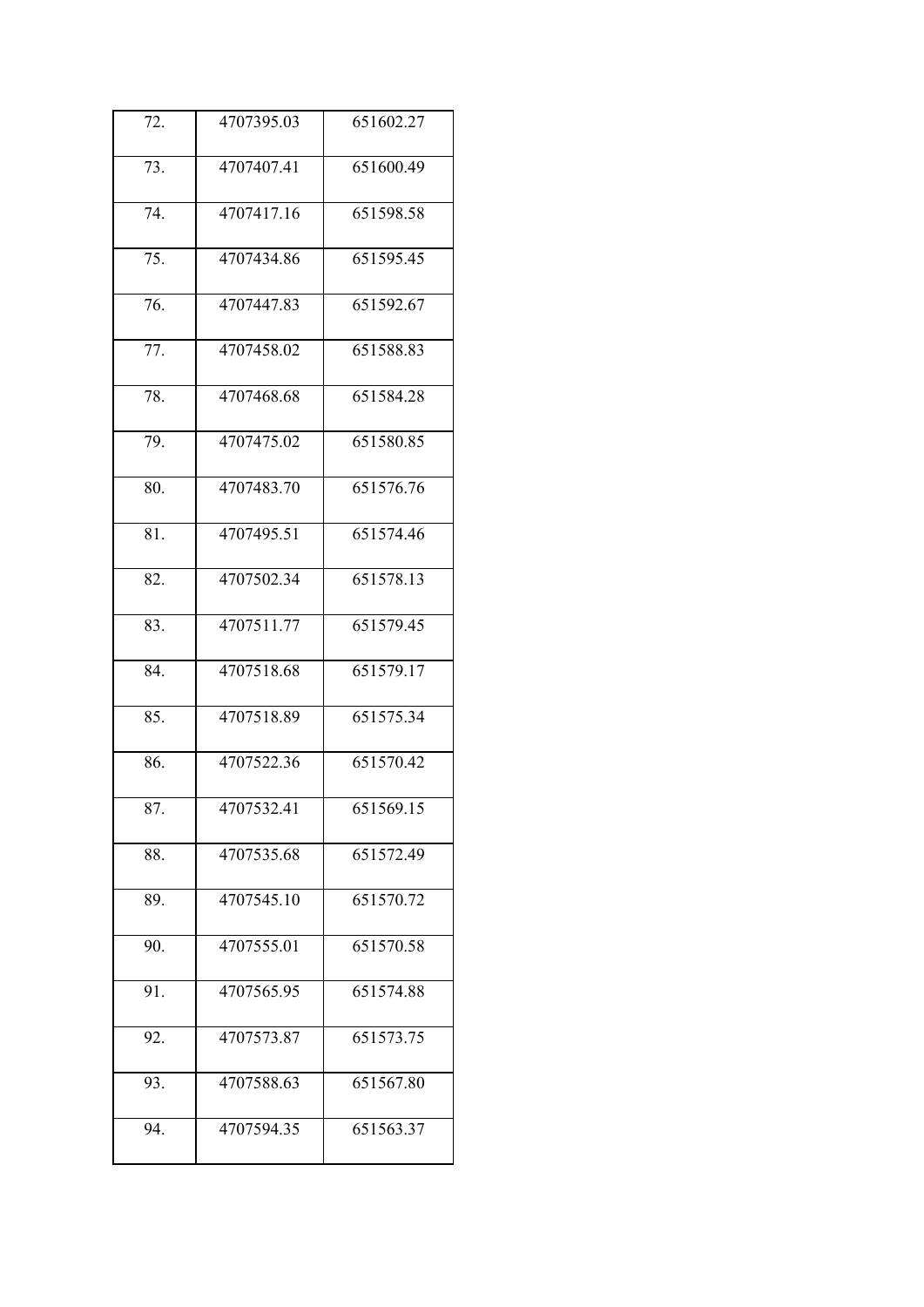| 95.  | 4707608.83 | 651559.27 |
|------|------------|-----------|
| 96.  | 4707619.01 | 651560.91 |
| 97.  | 4707629.81 | 651561.62 |
| 98.  | 4707640.39 | 651563.10 |
| 99.  | 4707647.09 | 651568.19 |
| 100. | 4707658.75 | 651573.77 |
| 101. | 4707667.09 | 651576.39 |
| 102. | 4707674.82 | 651572.14 |
| 103. | 4707683.23 | 651564.02 |
| 104. | 4707690.45 | 651557.40 |
| 105. | 4707696.07 | 651556.25 |
| 106. | 4707709.66 | 651553.24 |
| 107. | 4707719.08 | 651551.81 |
| 108. | 4707736.10 | 651547.66 |
| 109. | 4707768.82 | 651539.61 |
| 110. | 4707791.56 | 651537.79 |
| 111. | 4707815.46 | 651536.78 |
| 112. | 4707833.16 | 651535.02 |
| 113. | 4707839.37 | 651535.49 |
| 114. | 4707846.41 | 651541.09 |
| 115. | 4707849.07 | 651552.15 |
| 116. | 4707859.85 | 651557.15 |
| 117. | 4707873.24 | 651558.51 |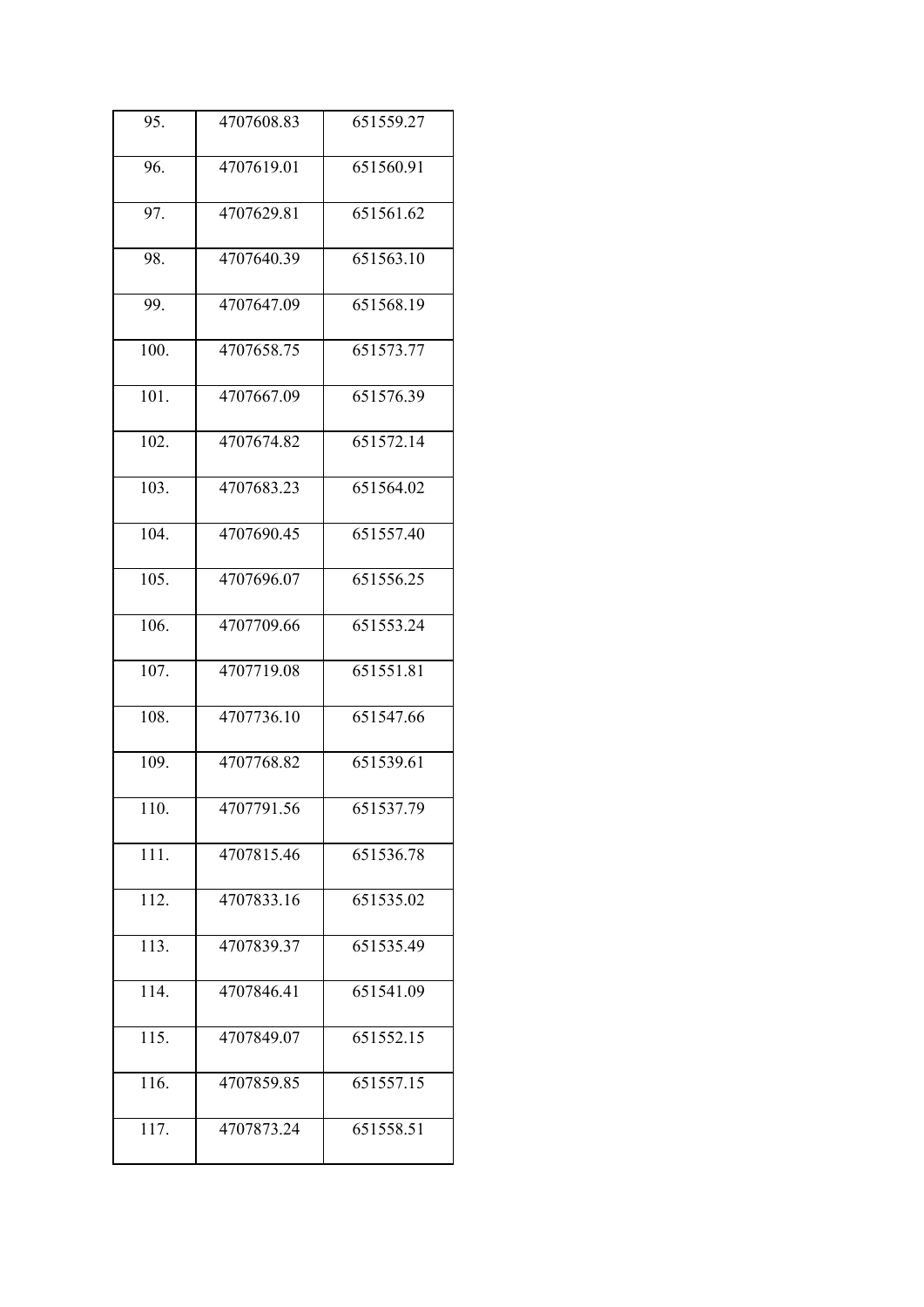| 118. | 4707881.24 | 651552.43 |
|------|------------|-----------|
| 119. | 4707887.73 | 651540.85 |
| 120. | 4707892.92 | 651534.48 |
| 121. | 4707895.25 | 651526.23 |
| 122. | 4707898.54 | 651518.57 |
| 123. | 4707904.88 | 651517.09 |
| 124. | 4707916.57 | 651521.52 |
| 125. | 4707926.87 | 651525.98 |
| 126. | 4707936.58 | 651524.76 |
| 127. | 4707943.95 | 651521.68 |
| 128. | 4707947.08 | 651522.44 |
| 129. | 4707947.09 | 651532.73 |
| 130. | 4707952.07 | 651542.77 |
| 131. | 4707960.33 | 651542.17 |
| 132. | 4707969.82 | 651538.83 |
| 133. | 4707975.36 | 651534.68 |
| 134. | 4707981.85 | 651531.61 |
| 135. | 4707990.12 | 651528.45 |
| 136. | 4707992.10 | 651523.60 |
| 137. | 4707992.99 | 651532.34 |
| 138. | 4707992.36 | 651539.12 |
| 139. | 4707998.85 | 651548.55 |
| 140. | 4708015.65 | 651554.42 |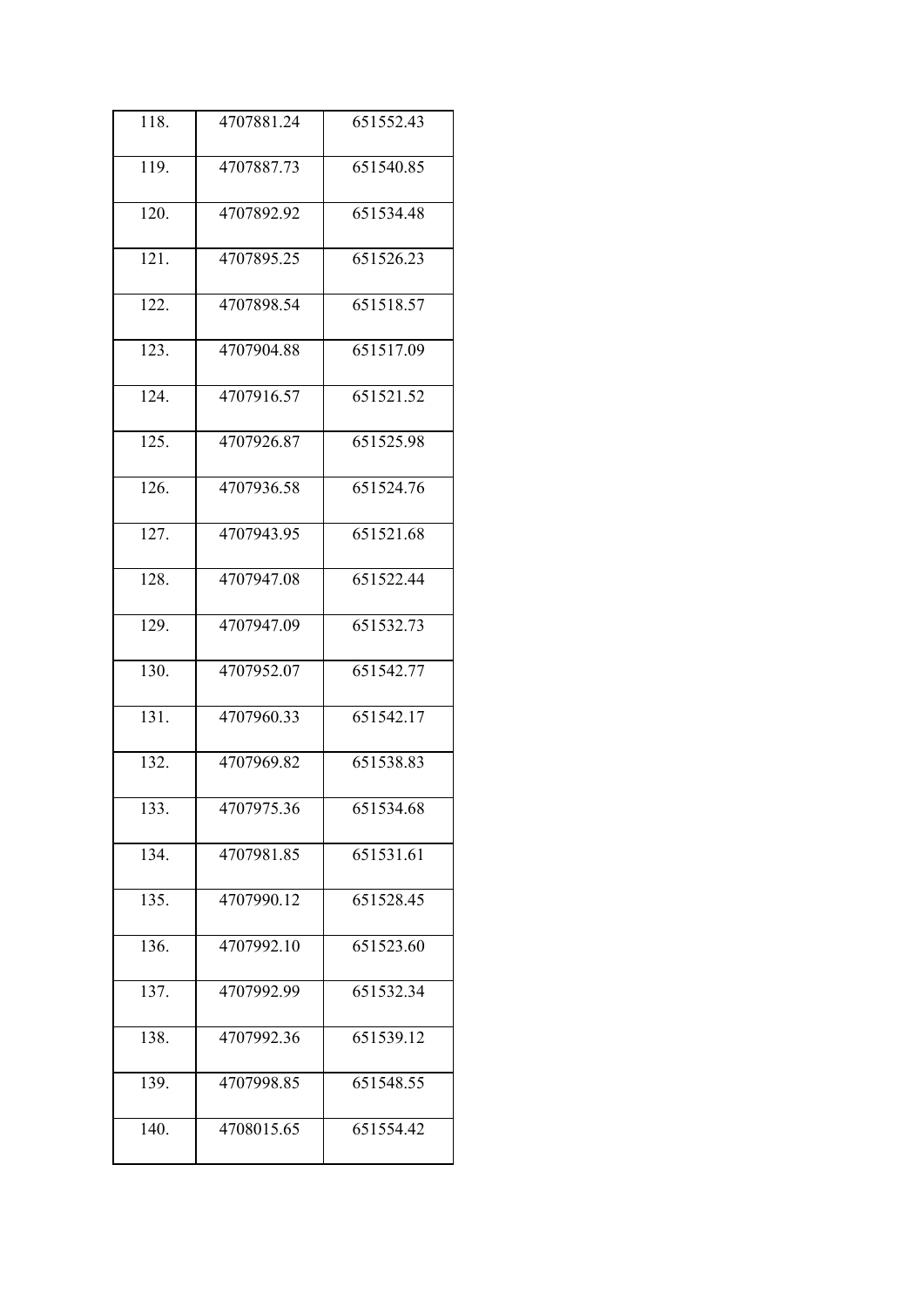| 141.               | 4708027.19 | 651554.51 |
|--------------------|------------|-----------|
| 142.               | 4708034.71 | 651562.30 |
| 143.               | 4708043.46 | 651561.81 |
| 144.               | 4708048.98 | 651556.07 |
| 145.               | 4708051.25 | 651545.50 |
| 146.               | 4708048.31 | 651533.95 |
| 147.               | 4708047.44 | 651516.26 |
| 148.               | 4708049.49 | 651503.69 |
| 149.               | 4708060.97 | 651491.87 |
| 150.               | 4708069.85 | 651484.98 |
| 151.               | 4708072.76 | 651480.40 |
| 152.               | 4708084.87 | 651482.48 |
| 153.               | 4708085.44 | 651483.02 |
| 154.               | 4708090.06 | 651488.22 |
| 155.               | 4708098.06 | 651499.01 |
| 156.               | 4708100.72 | 651511.23 |
| 157.               | 4708101.74 | 651521.34 |
| 158.               | 4708097.90 | 651529.55 |
| 159.               | 4708092.84 | 651538.41 |
| 160.               | 4708089.77 | 651546.07 |
| $\overline{161}$ . | 4708092.97 | 651552.69 |
| 162.               | 4708096.25 | 651554.07 |
| 163.               | 4708106.71 | 651551.75 |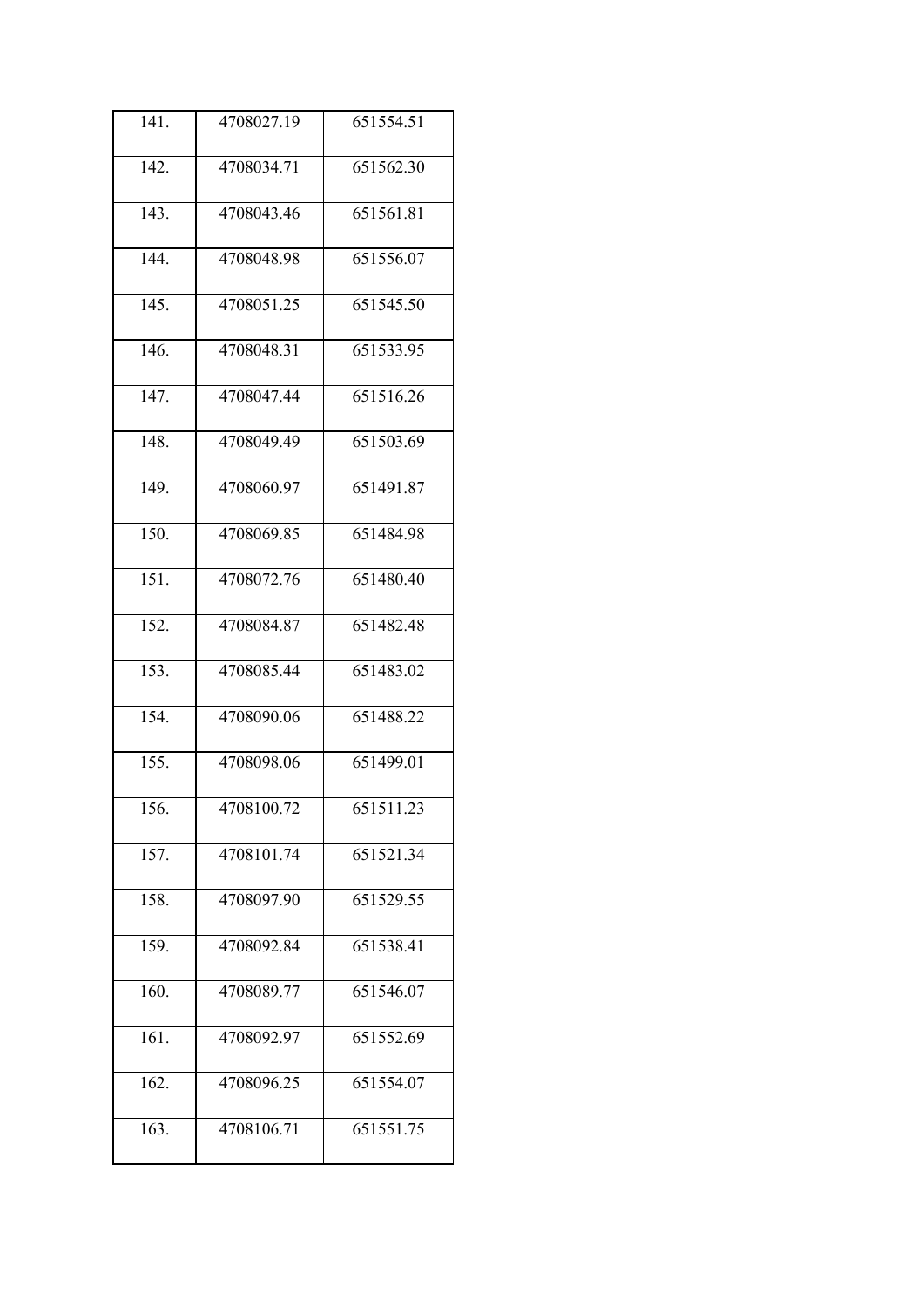| 164. | 4708113.53 | 651543.61 |
|------|------------|-----------|
| 165. | 4708121.33 | 651537.39 |
| 166. | 4708130.21 | 651530.79 |
| 167. | 4708139.36 | 651525.45 |
| 168. | 4708148.78 | 651525.60 |
| 169. | 4708161.50 | 651524.59 |
| 170. | 4708181.53 | 651523.71 |
| 171. | 4708192.84 | 651525.17 |
| 172. | 4708209.53 | 651524.96 |
| 173. | 4708227.73 | 651520.94 |
| 174. | 4708245.38 | 651521.33 |
| 175. | 4708268.37 | 651523.79 |
| 176. | 4708282.53 | 651529.03 |
| 177. | 4708301.23 | 651534.34 |
| 178. | 4708316.43 | 651535.92 |
| 179. | 4708335.06 | 651538.55 |
| 180. | 4708351.44 | 651546.67 |
| 181. | 4708366.58 | 651554.05 |
| 182. | 4708377.15 | 651556.68 |
| 183. | 4708385.61 | 651552.85 |
| 184. | 4708392.50 | 651552.57 |
| 185. | 4708388.84 | 651564.52 |
| 186. | 4708389.72 | 651577.18 |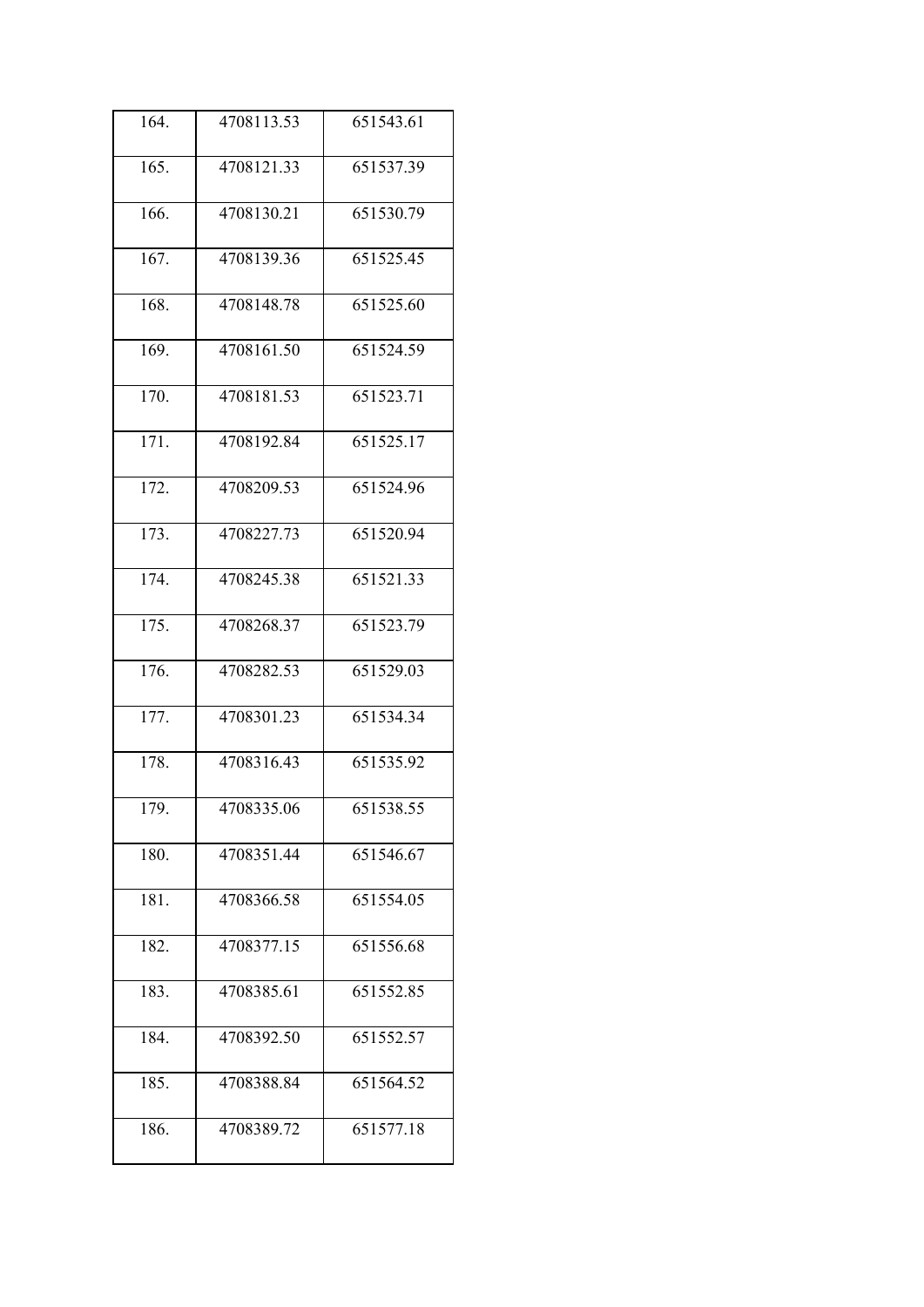| 187. | 4708398.60 | 651587.15 |
|------|------------|-----------|
| 188. | 4708415.04 | 651593.64 |
| 189. | 4708435.15 | 651600.08 |
| 190. | 4708451.17 | 651608.03 |
| 191. | 4708469.62 | 651612.90 |
| 192. | 4708482.30 | 651614.43 |
| 193. | 4708485.58 | 651619.94 |
| 194. | 4708484.17 | 651629.81 |
| 195. | 4708486.89 | 651636.22 |
| 196. | 4708498.67 | 651647.32 |
| 197. | 4708507.81 | 651654.41 |
| 198. | 4708522.43 | 651658.05 |
| 199. | 4708535.43 | 651661.93 |
| 200. | 4708542.29 | 651672.45 |
| 201. | 4708543.57 | 651679.49 |
| 202. | 4708537.73 | 651682.26 |
| 203. | 4708532.09 | 651685.11 |
| 204. | 4708534.53 | 651690.84 |
| 205. | 4708544.86 | 651702.37 |
| 206. | 4708556.06 | 651707.84 |
| 207. | 4708569.97 | 651716.88 |
| 208. | 4708584.75 | 651725.91 |
| 209. | 4708598.04 | 651732.06 |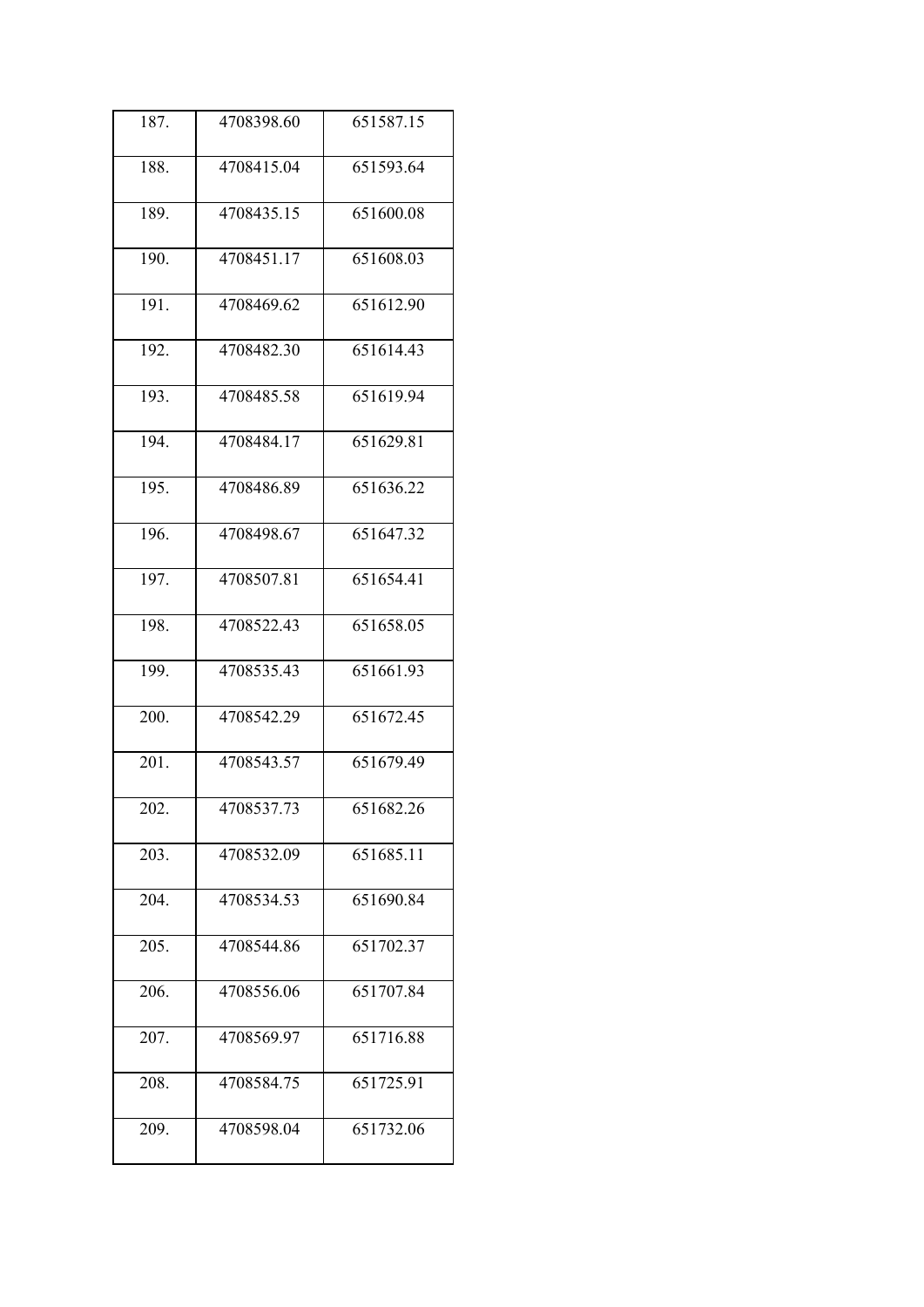| 210. | 4708608.59 | 651736.78 |
|------|------------|-----------|
| 211. | 4708605.53 | 651744.11 |
| 212. | 4708601.83 | 651749.23 |
| 213. | 4708592.86 | 651748.22 |
| 214. | 4708585.29 | 651752.74 |
| 215. | 4708584.00 | 651759.85 |
| 216. | 4708588.52 | 651765.35 |
| 217. | 4708581.12 | 651774.76 |
| 218. | 4708560.55 | 651787.41 |
| 219. | 4708556.53 | 651784.12 |
| 220. | 4708556.32 | 651768.19 |
| 221. | 4708548.49 | 651760.17 |
| 222. | 4708537.51 | 651756.34 |
| 223. | 4708522.48 | 651761.38 |
| 224. | 4708511.05 | 651778.13 |
| 225. | 4708513.81 | 651793.14 |
| 226. | 4708509.85 | 651803.99 |
| 227. | 4708505.96 | 651812.83 |
| 228. | 4708499.45 | 651821.62 |
| 229. | 4708487.12 | 651824.38 |
| 230. | 4708472.69 | 651821.18 |
| 231. | 4708459.40 | 651824.50 |
| 232. | 4708449.63 | 651832.48 |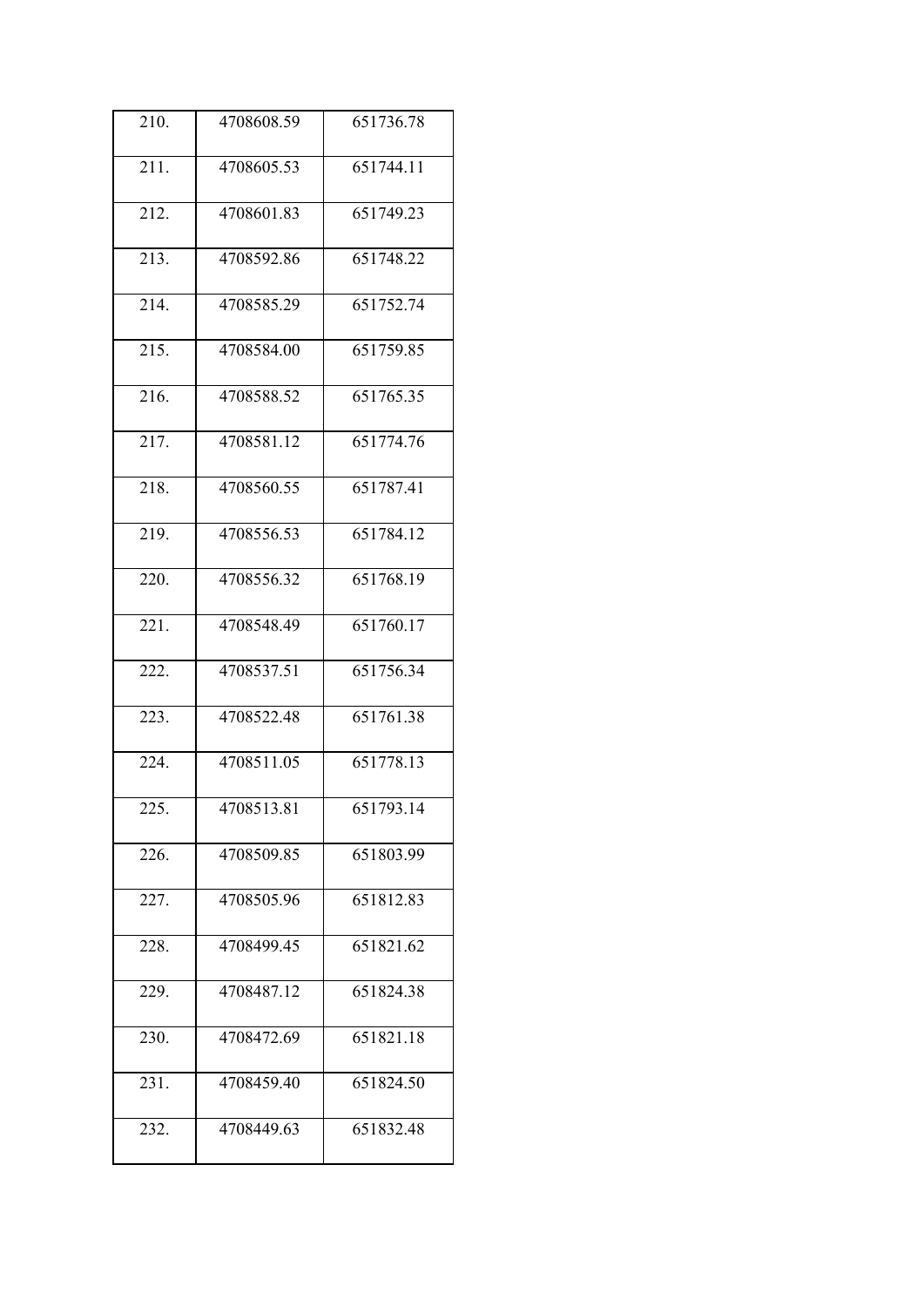| 233.               | 4708446.10 | 651841.73 |
|--------------------|------------|-----------|
| 234.               | 4708443.71 | 651846.02 |
| 235.               | 4708433.41 | 651845.65 |
| 236.               | 4708422.72 | 651845.35 |
| 237.               | 4708408.28 | 651853.35 |
| 238.               | 4708400.75 | 651870.21 |
| 239.               | 4708396.09 | 651888.44 |
| 240.               | 4708394.50 | 651903.00 |
| $\overline{241}$ . | 4708399.32 | 651915.55 |
| 242.               | 4708414.28 | 651929.90 |
| 243.               | 4708427.91 | 651940.46 |
| 244.               | 4708430.17 | 651951.12 |
| 245.               | 4708423.83 | 651972.19 |
| 246.               | 4708418.71 | 651984.70 |
| 247.               | 4708426.79 | 651996.04 |
| 248.               | 4708439.98 | 651999.85 |
| 249.               | 4708451.44 | 652002.00 |
| 250.               | 4708468.17 | 652013.72 |
| 251.               | 4708487.65 | 652035.85 |
| 252.               | 4708505.87 | 652053.01 |
| 253.               | 4708524.66 | 652062.44 |
| 254.               | 4708543.33 | 652067.05 |
| 255.               | 4708556.64 | 652068.43 |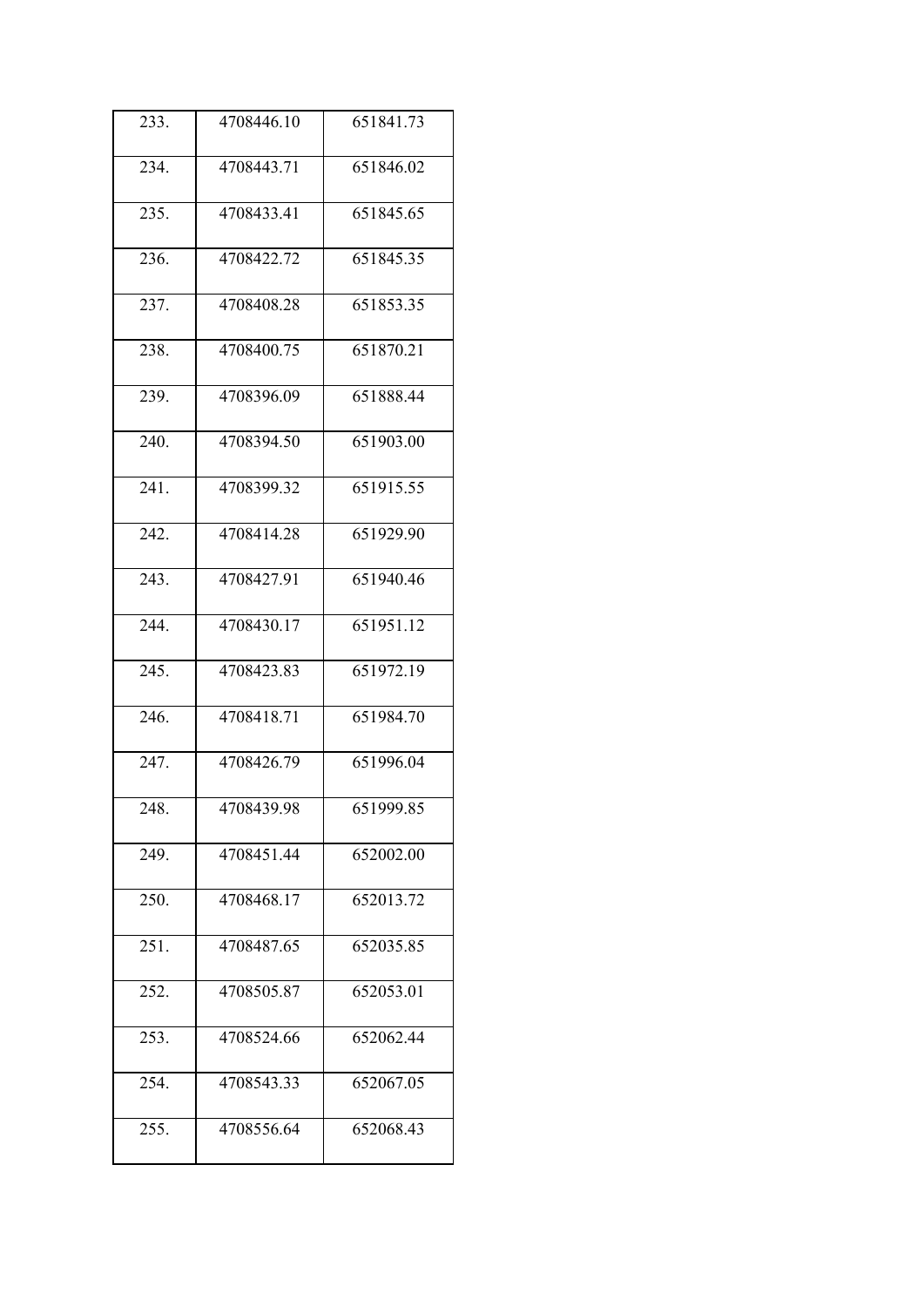| 256. | 4708556.77 | 652069.35 |
|------|------------|-----------|
| 257. | 4708562.02 | 652082.54 |
| 258. | 4708560.52 | 652100.35 |
| 259. | 4708560.42 | 652114.77 |
| 260. | 4708572.56 | 652139.62 |
| 261. | 4708573.88 | 652157.90 |
| 262. | 4708572.19 | 652181.23 |
| 263. | 4708570.98 | 652203.70 |
| 264. | 4708571.96 | 652225.44 |
| 265. | 4708574.28 | 652247.62 |
| 266. | 4708573.87 | 652263.92 |
| 267. | 4708579.31 | 652280.36 |
| 268. | 4708580.00 | 652296.16 |
| 269. | 4708583.04 | 652311.51 |
| 270. | 4708598.39 | 652319.19 |
| 271. | 4708610.95 | 652318.98 |
| 272. | 4708635.36 | 652318.27 |
| 273. | 4708655.61 | 652310.58 |
| 274. | 4708679.69 | 652301.84 |
| 275. | 4708697.48 | 652286.53 |
| 276. | 4708701.36 | 652270.92 |
| 277. | 4708697.88 | 652261.55 |
| 278. | 4708685.64 | 652253.53 |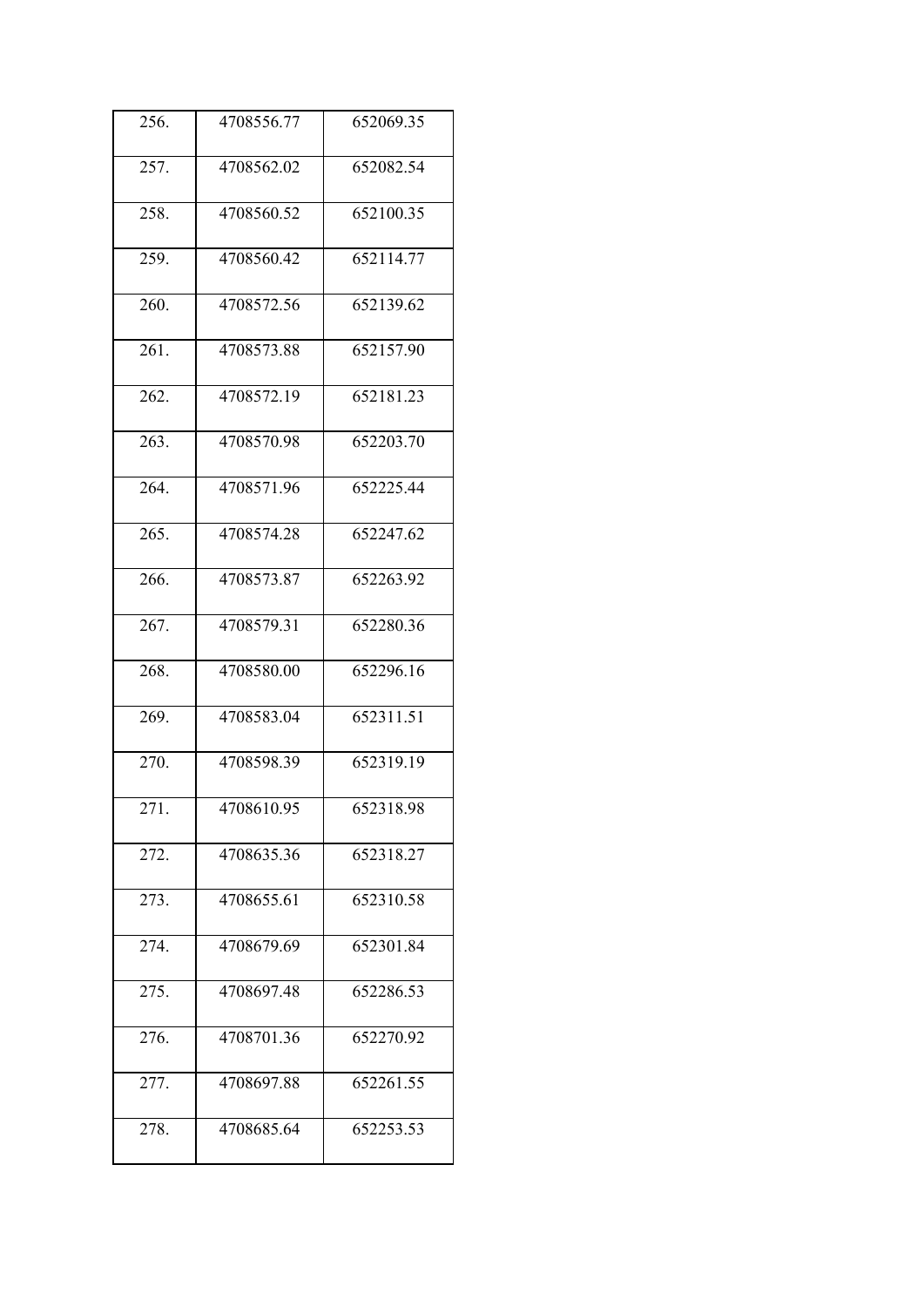| 279. | 4708667.09 | 652245.56 |
|------|------------|-----------|
| 280. | 4708653.17 | 652233.27 |
| 281. | 4708640.78 | 652224.08 |
| 282. | 4708637.73 | 652218.85 |
| 283. | 4708637.91 | 652212.30 |
| 284. | 4708649.00 | 652205.15 |
| 285. | 4708659.43 | 652194.62 |
| 286. | 4708662.88 | 652182.39 |
| 287. | 4708662.69 | 652169.42 |
| 288. | 4708653.10 | 652155.33 |
| 289. | 4708647.53 | 652140.72 |
| 290. | 4708640.62 | 652126.07 |
| 291. | 4708638.92 | 652114.55 |
| 292. | 4708637.24 | 652105.81 |
| 293. | 4708627.67 | 652095.43 |
| 294. | 4708633.77 | 652088.91 |
| 295. | 4708642.93 | 652083.71 |
| 296. | 4708649.34 | 652085.62 |
| 297. | 4708658.93 | 652084.06 |
| 298. | 4708666.50 | 652078.98 |
| 299. | 4708678.31 | 652084.59 |
| 300. | 4708682.47 | 652091.88 |
| 301. | 4708687.02 | 652104.97 |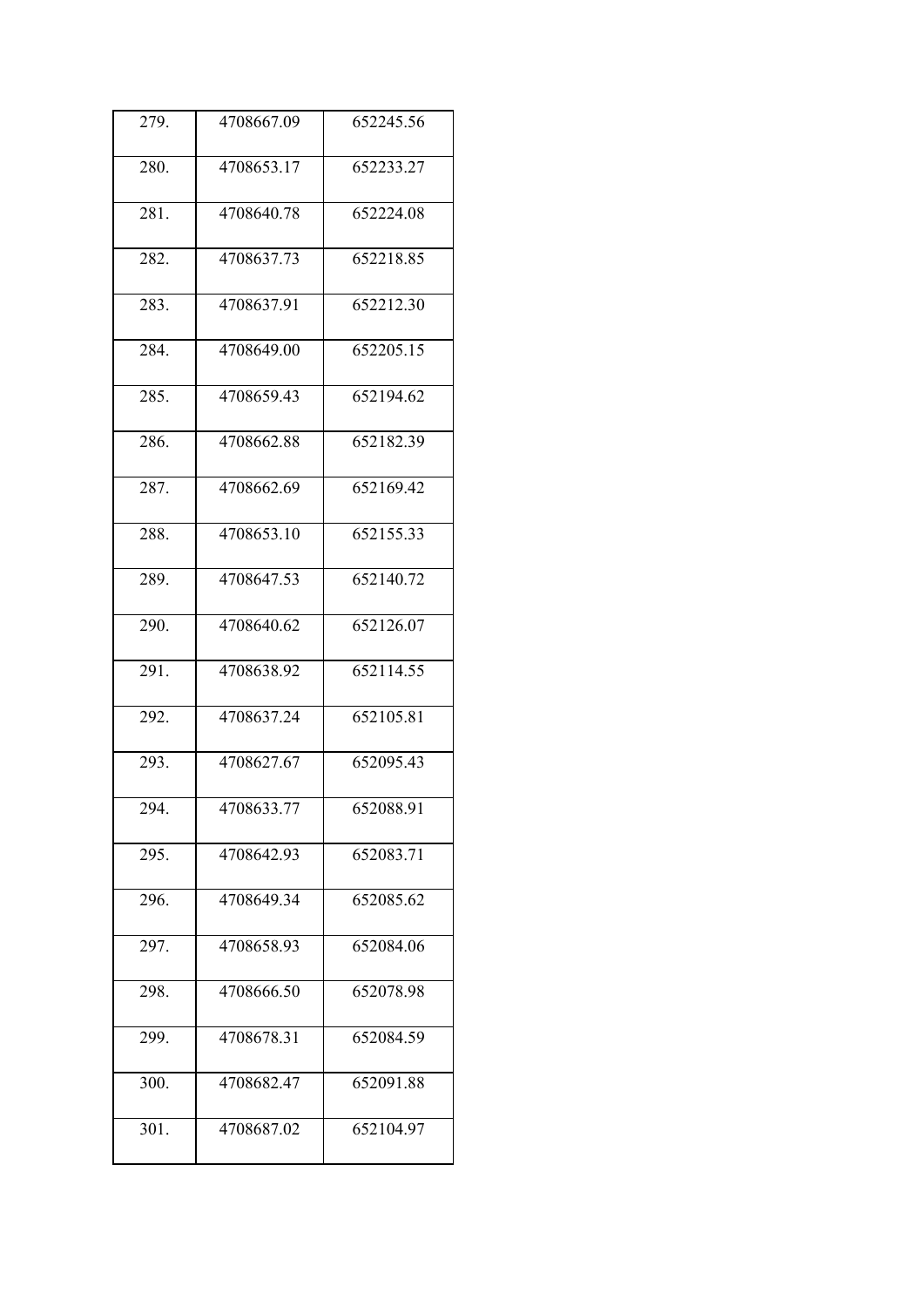| 302. | 4708691.43 | 652119.84 |
|------|------------|-----------|
| 303. | 4708697.69 | 652132.15 |
| 304. | 4708702.63 | 652140.06 |
| 305. | 4708704.49 | 652157.04 |
| 306. | 4708704.17 | 652174.48 |
| 307. | 4708705.27 | 652187.09 |
| 308. | 4708709.91 | 652193.69 |
| 309. | 4708730.64 | 652200.57 |
| 310. | 4708747.07 | 652203.82 |
| 311. | 4708759.62 | 652204.64 |
| 312. | 4708773.62 | 652204.72 |
| 313. | 4708796.86 | 652201.31 |
| 314. | 4708815.24 | 652192.74 |
| 315. | 4708833.13 | 652185.70 |
| 316. | 4708850.95 | 652177.28 |
| 317. | 4708863.91 | 652173.00 |
| 318. | 4708875.83 | 652173.71 |
| 319. | 4708888.58 | 652169.30 |
| 320. | 4708895.44 | 652157.69 |
| 321. | 4708890.77 | 652149.93 |
| 322. | 4708889.42 | 652138.96 |
| 323. | 4708894.25 | 652122.23 |
| 324. | 4708906.37 | 652106.41 |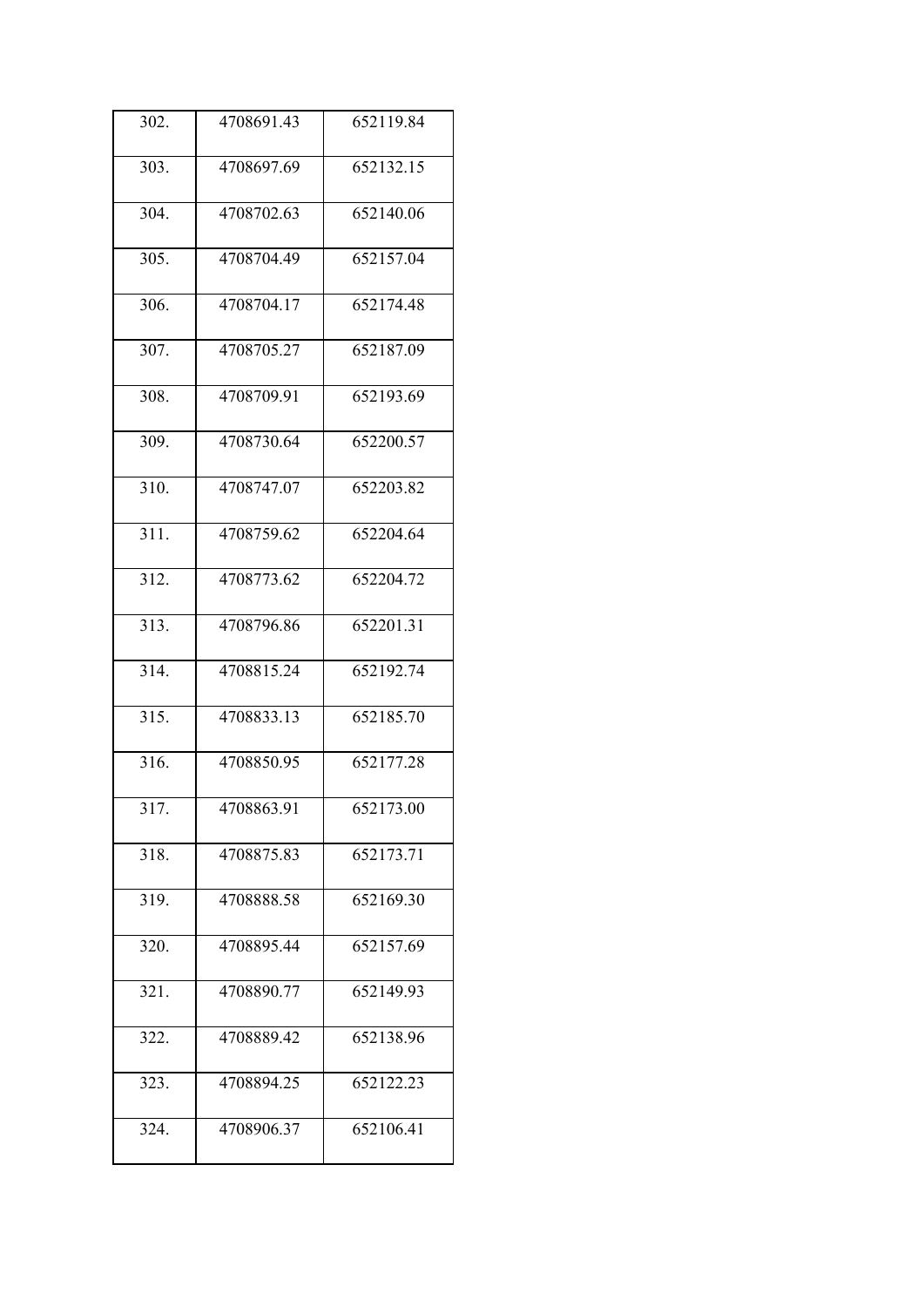| 325. | 4708916.33 | 652098.74 |
|------|------------|-----------|
| 326. | 4708935.62 | 652094.89 |
| 327. | 4708951.27 | 652093.08 |
| 328. | 4708966.78 | 652090.12 |
| 329. | 4708989.40 | 652085.11 |
| 330. | 4709004.01 | 652084.50 |
| 331. | 4709018.18 | 652092.16 |
| 332. | 4709027.93 | 652098.19 |
| 333. | 4709045.33 | 652100.25 |
| 334. | 4709056.10 | 652100.33 |
| 335. | 4709062.04 | 652102.80 |
| 336. | 4709064.23 | 652112.78 |
| 337. | 4709054.92 | 652132.84 |
| 338. | 4709045.66 | 652126.31 |
| 339. | 4709035.36 | 652125.33 |
| 340. | 4709020.30 | 652131.74 |
| 341. | 4709015.83 | 652137.90 |
| 342. | 4709007.44 | 652144.48 |
| 343. | 4708994.42 | 652145.04 |
| 344. | 4708989.26 | 652151.28 |
| 345. | 4708998.98 | 652161.49 |
| 346. | 4709006.18 | 652166.98 |
| 347. | 4709012.28 | 652174.27 |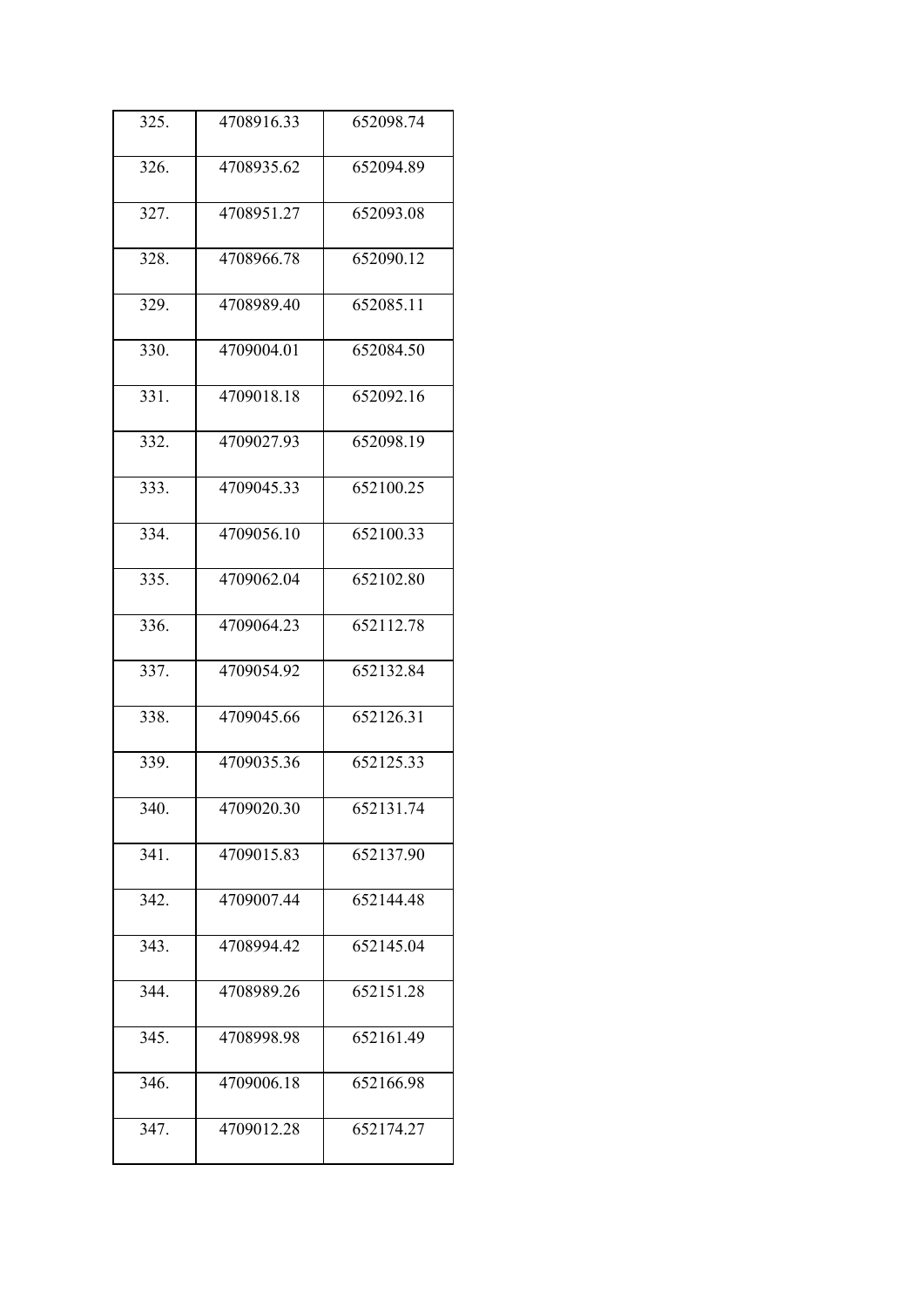| 348. | 4709018.57 | 652180.79 |
|------|------------|-----------|
| 349. | 4709022.17 | 652182.02 |
| 350. | 4709023.66 | 652177.04 |
| 351. | 4709026.87 | 652165.30 |
| 352. | 4709030.70 | 652159.16 |
| 353. | 4709035.79 | 652158.37 |
| 354. | 4709042.85 | 652161.38 |
| 355. | 4709045.24 | 652168.48 |
| 356. | 4709044.85 | 652177.09 |
| 357. | 4709038.61 | 652186.84 |
| 358. | 4709031.95 | 652194.93 |
| 359. | 4709024.97 | 652202.97 |
| 360. | 4709030.21 | 652205.91 |
| 361. | 4709040.79 | 652209.45 |
| 362. | 4709050.50 | 652207.49 |
| 363. | 4709055.02 | 652201.04 |
| 364. | 4709056.49 | 652192.14 |
| 365. | 4709057.20 | 652178.81 |
| 366. | 4709061.32 | 652172.75 |
| 367. | 4709066.93 | 652167.34 |
| 368. | 4709071.29 | 652165.94 |
| 369. | 4709074.75 | 652169.98 |
| 370. | 4709081.20 | 652179.35 |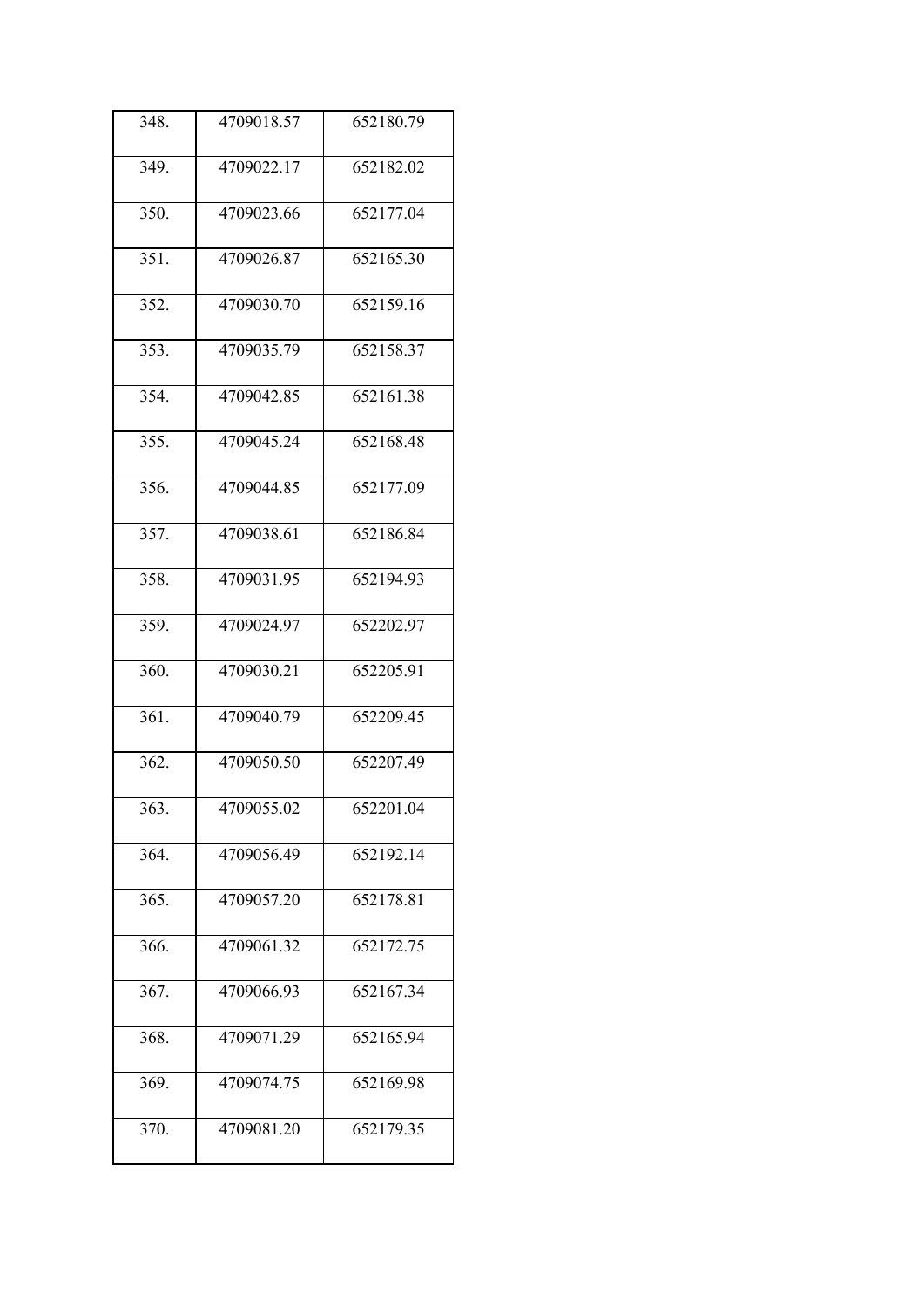| 371. | 4709085.39 | 652190.77 |
|------|------------|-----------|
| 372. | 4709093.36 | 652200.12 |
| 373. | 4709098.58 | 652207.13 |
| 374. | 4709106.51 | 652210.40 |
| 375. | 4709115.01 | 652210.14 |
| 376. | 4709127.05 | 652205.97 |
| 377. | 4709137.46 | 652201.57 |
| 378. | 4709143.69 | 652193.69 |
| 379. | 4709153.05 | 652188.88 |
| 380. | 4709161.82 | 652192.08 |
| 381. | 4709168.62 | 652199.08 |
| 382. | 4709179.64 | 652198.56 |
| 383. | 4709189.28 | 652196.98 |
| 384. | 4709196.76 | 652198.63 |
| 385. | 4709204.94 | 652193.94 |
| 386. | 4709212.16 | 652184.89 |
| 387. | 4709219.43 | 652178.72 |
| 388. | 4709228.54 | 652181.36 |
| 389. | 4709233.30 | 652180.45 |
| 390. | 4709242.89 | 652178.89 |
| 391. | 4709254.91 | 652169.79 |
| 392. | 4709263.18 | 652167.07 |
| 393. | 4709274.42 | 652166.69 |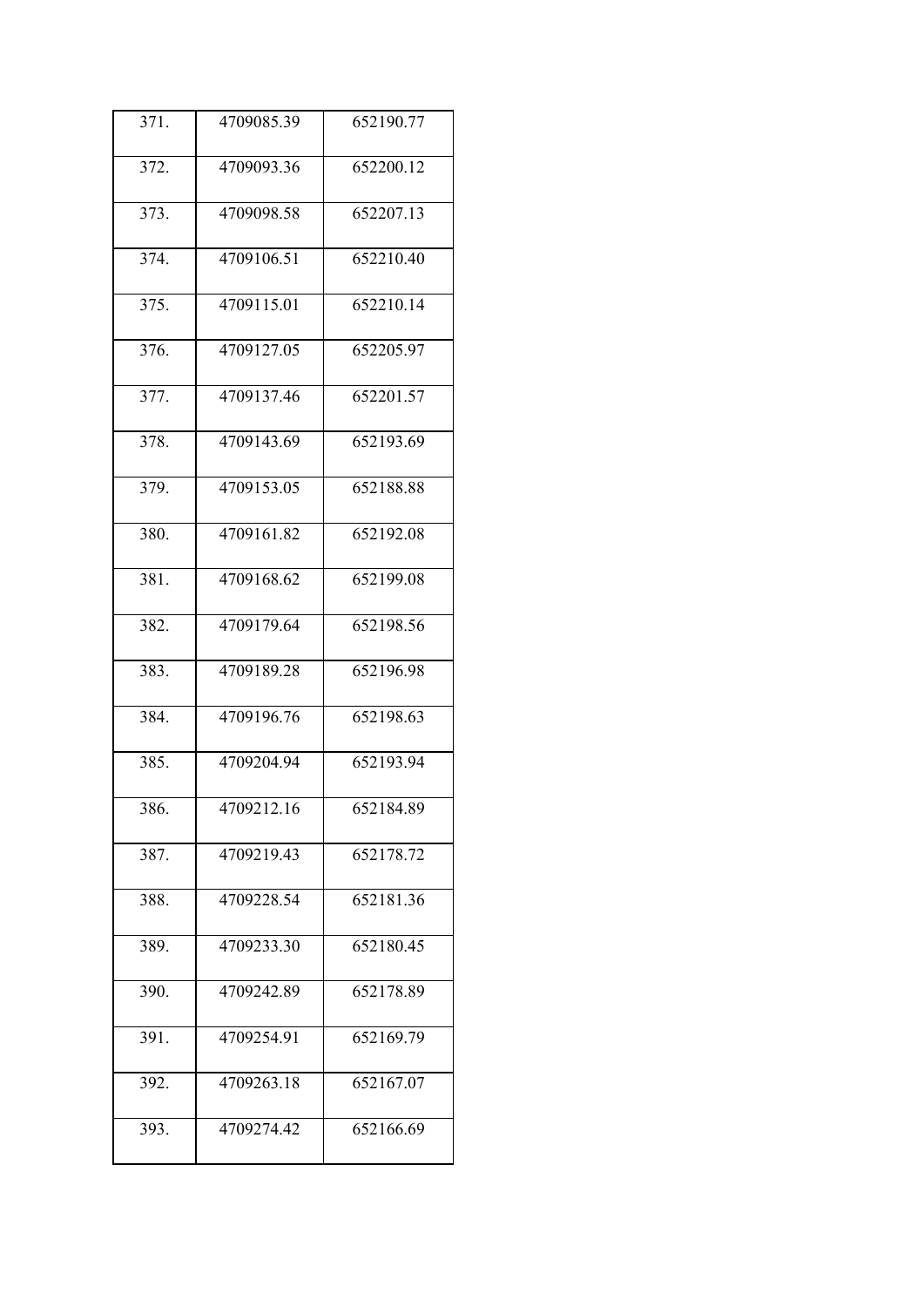| 394.               | 4709283.46 | 652166.21 |
|--------------------|------------|-----------|
| 395.               | 4709293.05 | 652166.93 |
| 396.               | 4709300.00 | 652164.23 |
| 397.               | 4709308.46 | 652160.45 |
| 398.               | 4709308.81 | 652160.32 |
| 399.               | 4709316.26 | 652159.39 |
| 400.               | 4709322.61 | 652160.68 |
| $\overline{401}$ . | 4709327.24 | 652162.57 |
| 402.               | 4709331.97 | 652173.10 |
| 403.               | 4709336.56 | 652181.93 |
| 404.               | 4709339.29 | 652189.50 |
| 405.               | 4709343.25 | 652197.40 |
| 406.               | 4709344.98 | 652197.27 |
| 407.               | 4709352.52 | 652203.57 |
| 408.               | 4709359.39 | 652211.12 |
| 409.               | 4709366.86 | 652216.48 |
| 410.               | 4709367.84 | 652218.07 |
| 411.               | 4706692.69 | 652877.26 |
| 412.               | 4706697.72 | 652864.62 |
| 413.               | 4706702.56 | 652848.57 |
| 414.               | 4706702.43 | 652836.57 |
| 415.               | 4706699.34 | 652828.60 |
| 416.               | 4706692.25 | 652819.68 |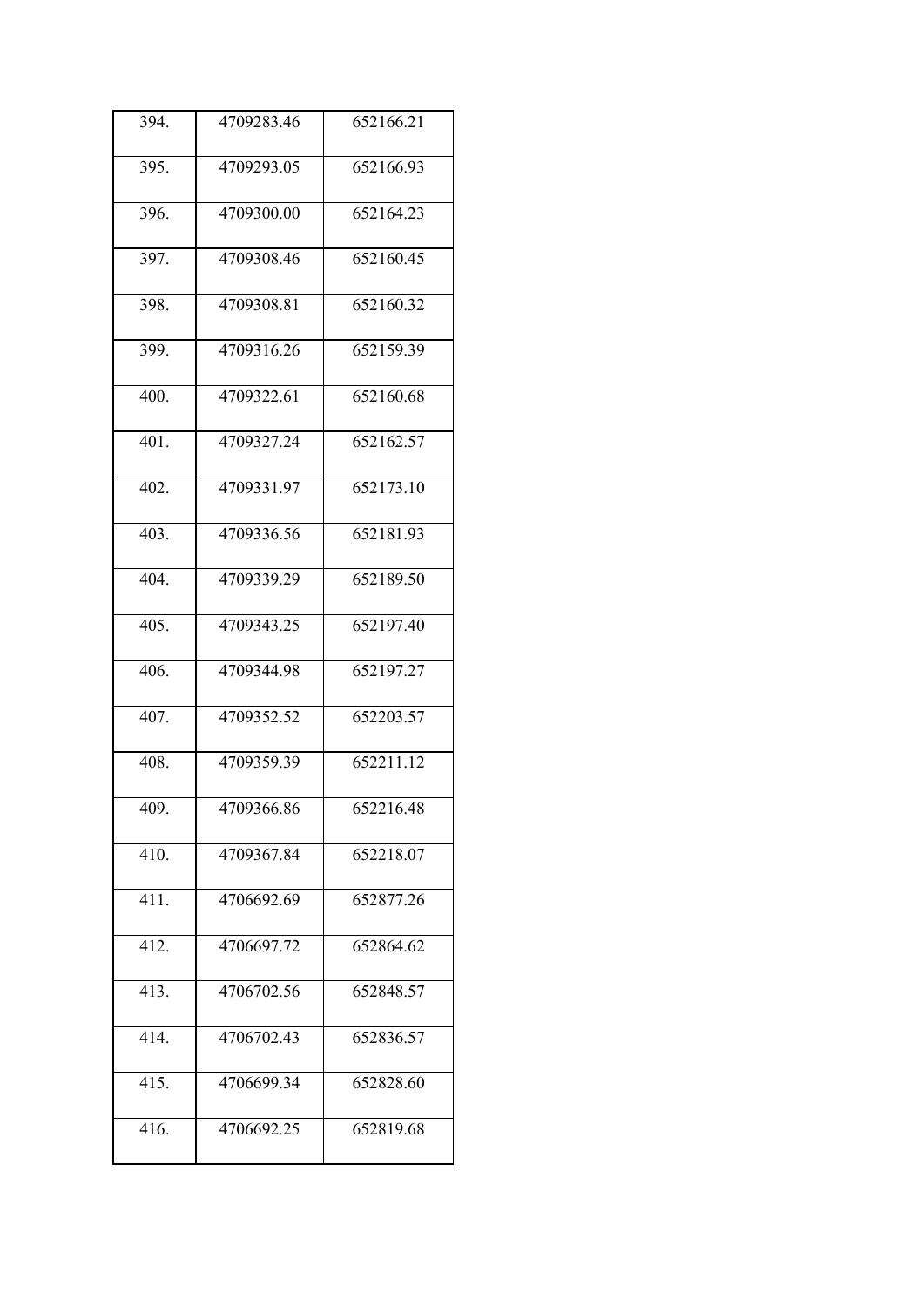| 417. | 4706681.09 | 652804.80 |
|------|------------|-----------|
| 418. | 4706676.00 | 652795.85 |
| 419. | 4706673.93 | 652788.87 |
| 420. | 4706675.81 | 652777.85 |
| 421. | 4706676.66 | 652763.84 |
| 422. | 4706663.49 | 652747.98 |
| 423. | 4706649.32 | 652731.13 |
| 424. | 4706640.19 | 652719.23 |
| 425. | 4706620.92 | 652693.43 |
| 426. | 4706600.52 | 652655.65 |
| 427. | 4706586.21 | 652626.80 |
| 428. | 4706579.04 | 652609.88 |
| 429. | 4706577.95 | 652601.89 |
| 430. | 4706582.83 | 652590.84 |
| 431. | 4706586.74 | 652581.80 |
| 432. | 4706588.66 | 652574.77 |
| 433. | 4706586.57 | 652565.80 |
| 434. | 4706585.43 | 652552.81 |
| 435. | 4706587.35 | 652544.79 |
| 435. | 4706587.35 | 652544.79 |
| 436. | 4706592.33 | 652542.74 |
| 437. | 4706606.36 | 652545.59 |
| 438. | 4706614.34 | 652544.50 |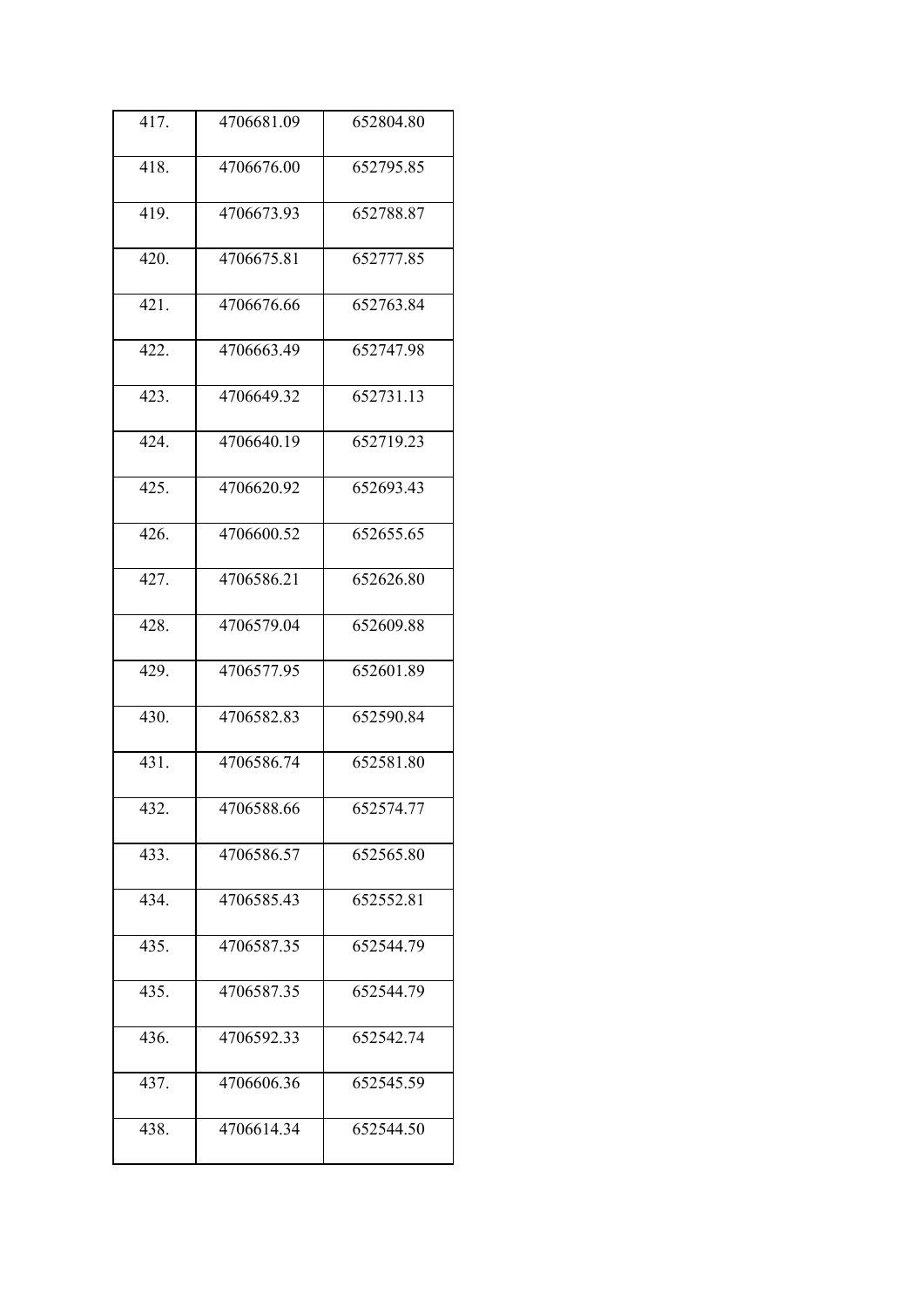| 439. | 4706622.34 | 652544.42 |
|------|------------|-----------|
| 440. | 4706633.30 | 652540.30 |
| 441. | 4706643.14 | 652525.20 |
| 442. | 4706653.84 | 652497.09 |
| 443. | 4706657.62 | 652476.05 |
| 444. | 4706655.53 | 652467.07 |
| 445. | 4706655.46 | 652461.07 |
| 446. | 4706660.43 | 652458.02 |
| 447. | 4706666.41 | 652455.95 |
| 448. | 4706677.35 | 652450.84 |
| 449. | 4706686.27 | 652442.74 |
| 450. | 4706697.12 | 652428.63 |
| 451. | 4706704.91 | 652408.55 |
| 452. | 4706702.80 | 652398.57 |
| 453. | 4706699.71 | 652389.60 |
| 454. | 4706688.61 | 652380.72 |
| 455. | 4706688.55 | 652374.72 |
| 456. | 4706691.49 | 652368.69 |
| 457. | 4706700.39 | 652359.60 |
| 458. | 4706704.32 | 652352.55 |
| 459. | 4706708.25 | 652346.51 |
| 460. | 4706716.20 | 652341.43 |
| 461. | 4706720.17 | 652338.39 |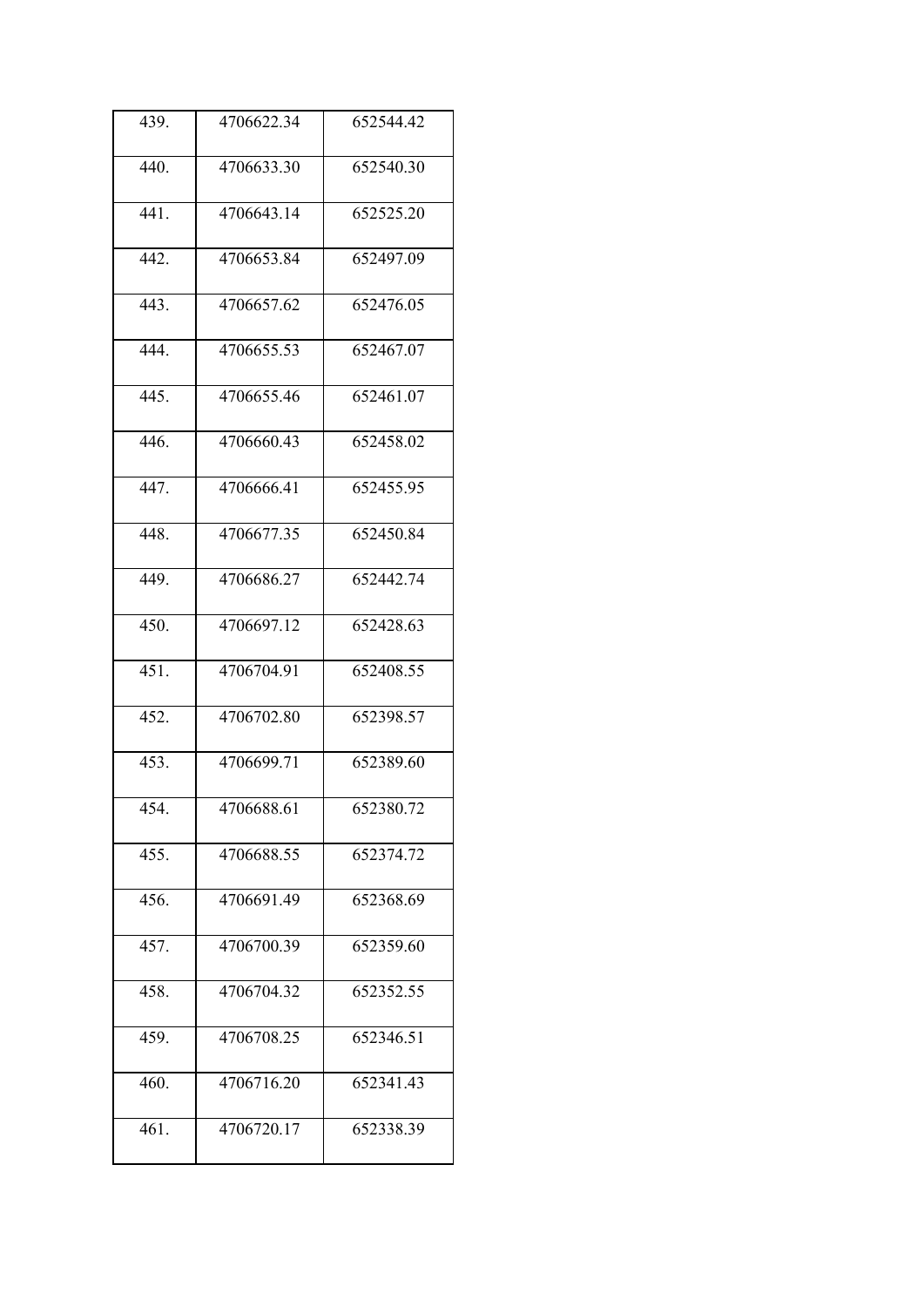| 462. | 4706727.16 | 652337.31               |
|------|------------|-------------------------|
| 463. | 4706731.16 | 652337.27               |
| 464. | 4706736.12 | 652334.22               |
| 465. | 4706741.93 | 652316.16               |
| 466. | 4706743.74 | 652298.14               |
| 467. | 4706744.58 | 652283.13               |
| 468. | 4706750.47 | 652272.07               |
| 469. | 4706748.33 | 652259.09               |
| 470. | 4706749.28 | 652254.08               |
| 471. | 4706752.24 | $\overline{65}$ 2251.05 |
| 472. | 4706765.23 | 652249.91               |
| 473. | 4706782.15 | 652241.73               |
| 474. | 4706789.09 | 652236.66               |
| 475. | 4706793.01 | 652228.62               |
| 476. | 4706795.96 | 652223.59               |
| 477. | 4706801.93 | 652221.52               |
| 478. | 4706810.91 | 652219.43               |
| 479. | 4706816.90 | 652218.37               |
| 480. | 4706822.86 | 652214.30               |
| 481. | 4706826.77 | 652206.26               |
| 482. | 4706830.74 | 652203.22               |
| 483. | 4706839.75 | 652204.13               |
| 484. | 4706846.77 | 652206.05               |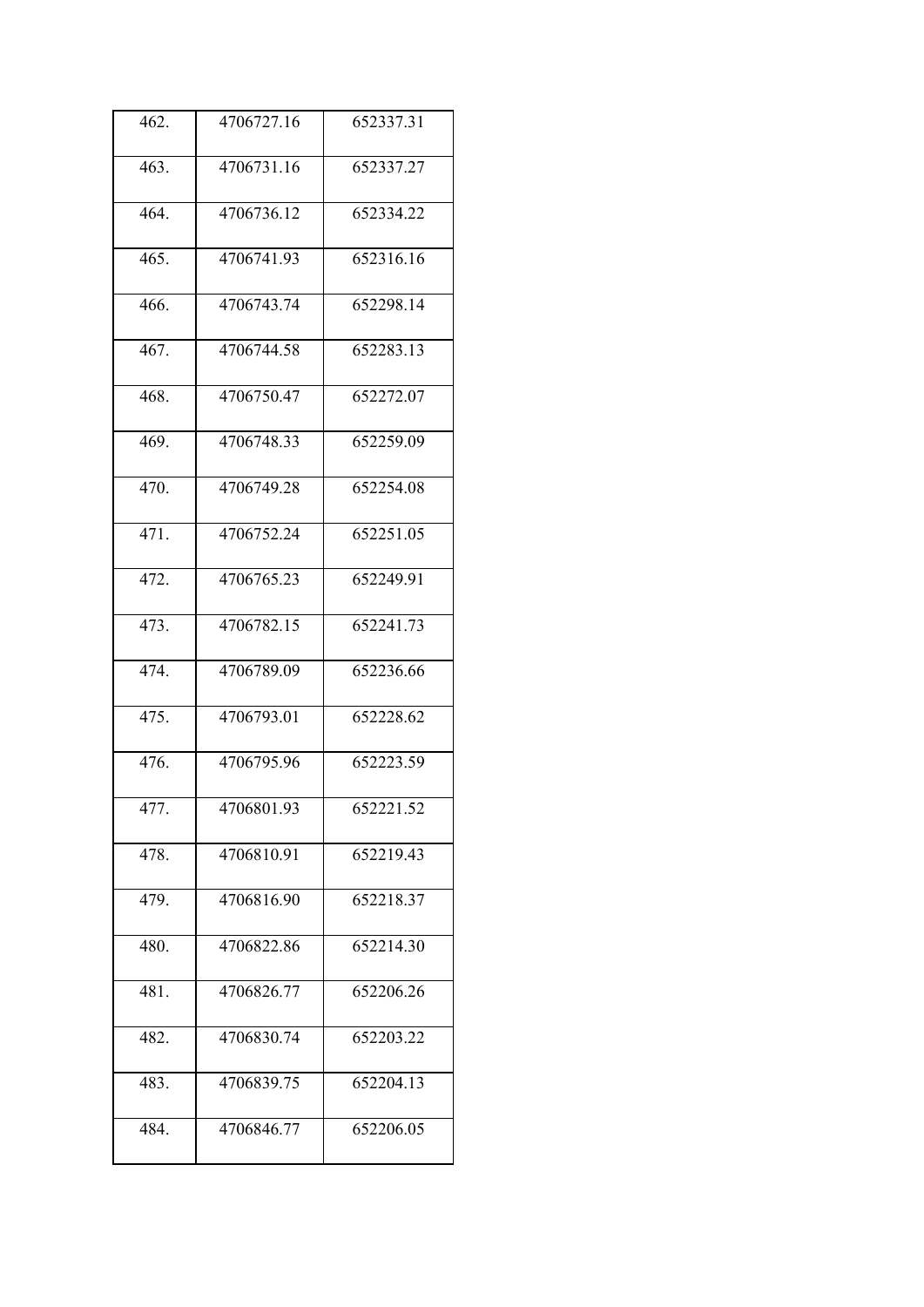| 485. | 4706854.75 | 652203.97 |
|------|------------|-----------|
| 486. | 4706865.75 | 652203.85 |
| 487. | 4706877.80 | 652208.72 |
| 488. | 4706887.84 | 652212.62 |
| 489. | 4706895.84 | 652212.53 |
| 490. | 4706901.79 | 652208.47 |
| 491. | 4706911.68 | 652197.37 |
| 492. | 4706915.57 | 652187.32 |
| 493. | 4706917.47 | 652177.31 |
| 494. | 4706914.36 | 652167.34 |
| 495. | 4706908.27 | 652158.40 |
| 496. | 4706907.22 | 652154.41 |
| 497. | 4706917.16 | 652148.31 |
| 498. | 4706922.11 | 652143.26 |
| 499. | 4706921.99 | 652132.26 |
| 500. | 4706919.95 | 652128.28 |
| 501. | 4706920.91 | 652124.27 |
| 502. | 4706924.86 | 652120.23 |
| 503. | 4706936.80 | 652114.10 |
| 504. | 4706938.78 | 652112.08 |
| 505. | 4706942.73 | 652108.04 |
| 506. | 4706949.64 | 652098.96 |
| 507. | 4706953.57 | 652092.92 |